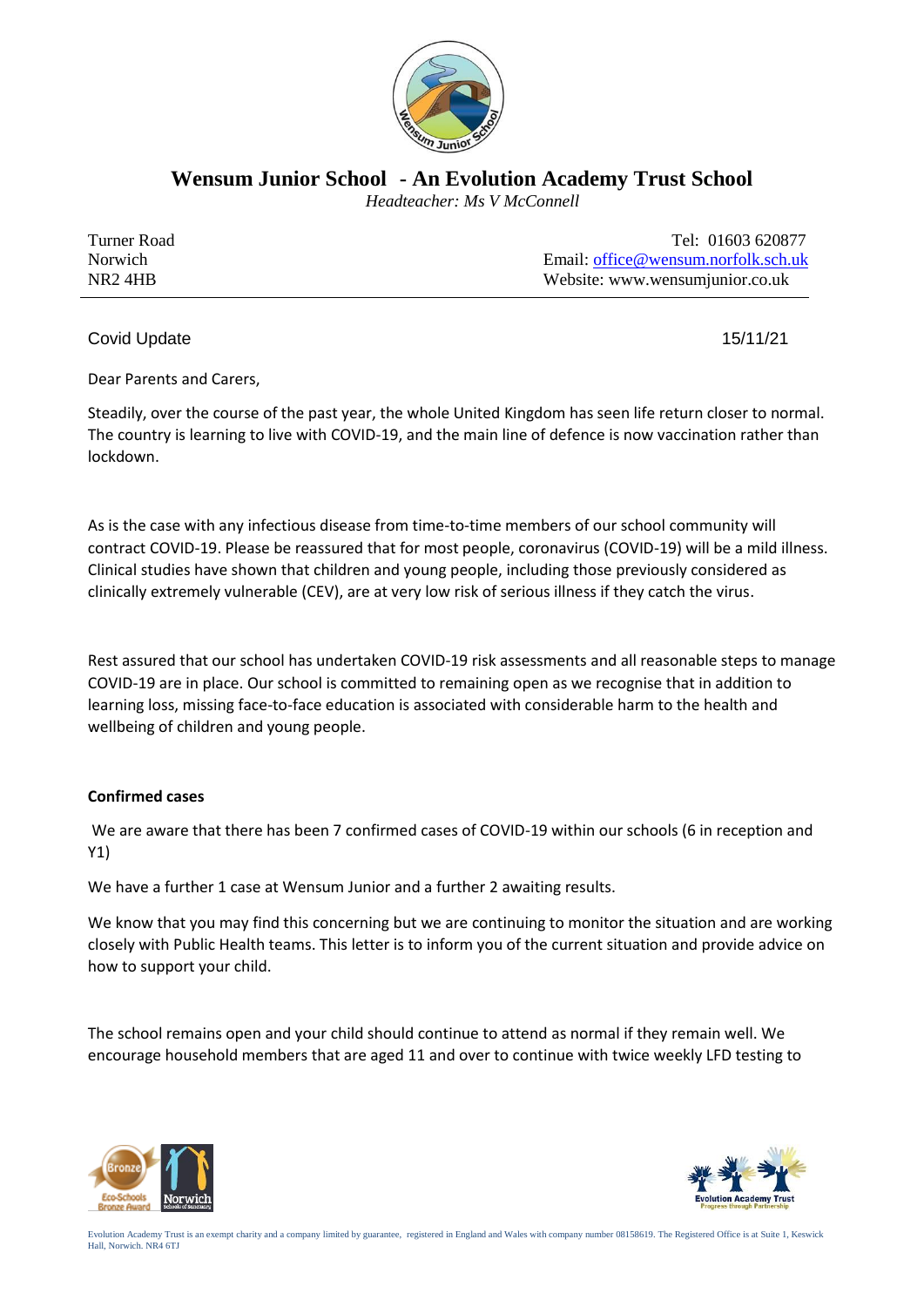help identify cases promptly. Parents can visi[t www.norfolk.gov.uk/covidtesting](http://www.norfolk.gov.uk/covidtesting) and click on 'Testing for people without symptoms' to find the easiest way for them to get test kits.

### **Tracing close contacts and isolation**

Education settings are no longer undertaking contact tracing, and we are unable to share with you the details of any positive cases. Close contacts will now be identified via NHS Test and Trace. This is likely to be a small number of individuals who would be most at risk of contracting COVID-19 due to the nature of the close contact.

# Contacts are **not required to self-isolate** if any of the following apply:

- they are fully vaccinated (and at least 14 days have passed since they received the recommended doses of that vaccine)
- **they are below the age of 18 years and 6 months**
- they have taken part in or are currently part of an approved COVID-19 vaccine trial
- they are not able to get vaccinated for medical reasons

NHS Test and Trace will inform affected individuals, children or their parents or carers that they have been in close contact with a positive case and advise them to take a PCR test. We would encourage all individuals to take a PCR test if advised to do so.

Children and young people aged under 18 years 6 months who usually attend school who have been identified as a close contact should continue to attend school as normal. They do not need to wear a face covering within the school, but it is expected and recommended that these are worn when travelling on public or dedicated transport.

If you think your child is a close contact but has not have not been contacted directly by NHS Test and Trace please follow the guidance here [https://www.gov.uk/government/publications/guidance-for-contacts-of](https://www.gov.uk/government/publications/guidance-for-contacts-of-people-with-possible-or-confirmed-coronavirus-covid-19-infection-who-do-not-live-with-the-person/guidance-for-contacts-of-people-with-possible-or-confirmed-coronavirus-covid-19-infection-who-do-not-live-with-the-person#i-think-i-have-had-contact-with-someone-who-has-tested-positive-for-covid-19-but-i-have-not-been-notified-and-advised-to-self-isolate-what-should-i-do)[people-with-possible-or-confirmed-coronavirus-covid-19-infection-who-do-not-live-with-the](https://www.gov.uk/government/publications/guidance-for-contacts-of-people-with-possible-or-confirmed-coronavirus-covid-19-infection-who-do-not-live-with-the-person/guidance-for-contacts-of-people-with-possible-or-confirmed-coronavirus-covid-19-infection-who-do-not-live-with-the-person#i-think-i-have-had-contact-with-someone-who-has-tested-positive-for-covid-19-but-i-have-not-been-notified-and-advised-to-self-isolate-what-should-i-do)[person/guidance-for-contacts-of-people-with-possible-or-confirmed-coronavirus-covid-19-infection-who](https://www.gov.uk/government/publications/guidance-for-contacts-of-people-with-possible-or-confirmed-coronavirus-covid-19-infection-who-do-not-live-with-the-person/guidance-for-contacts-of-people-with-possible-or-confirmed-coronavirus-covid-19-infection-who-do-not-live-with-the-person#i-think-i-have-had-contact-with-someone-who-has-tested-positive-for-covid-19-but-i-have-not-been-notified-and-advised-to-self-isolate-what-should-i-do)[do-not-live-with-the-person#i-think-i-have-had-contact-with-someone-who-has-tested-positive-for-covid-](https://www.gov.uk/government/publications/guidance-for-contacts-of-people-with-possible-or-confirmed-coronavirus-covid-19-infection-who-do-not-live-with-the-person/guidance-for-contacts-of-people-with-possible-or-confirmed-coronavirus-covid-19-infection-who-do-not-live-with-the-person#i-think-i-have-had-contact-with-someone-who-has-tested-positive-for-covid-19-but-i-have-not-been-notified-and-advised-to-self-isolate-what-should-i-do)[19-but-i-have-not-been-notified-and-advised-to-self-isolate-what-should-i-do](https://www.gov.uk/government/publications/guidance-for-contacts-of-people-with-possible-or-confirmed-coronavirus-covid-19-infection-who-do-not-live-with-the-person/guidance-for-contacts-of-people-with-possible-or-confirmed-coronavirus-covid-19-infection-who-do-not-live-with-the-person#i-think-i-have-had-contact-with-someone-who-has-tested-positive-for-covid-19-but-i-have-not-been-notified-and-advised-to-self-isolate-what-should-i-do)

If after consulting the above guidance you wish to arrange a PCR test, please note this can be arranged by calling 119 or by booking online here [https://www.gov.uk/get-coronavirus-test.](https://www.gov.uk/get-coronavirus-test) If you are booking a PCR test online because you believe your child is a close contact of a positive case choose the option "I've been in contact with someone who's tested positive for coronavirus"



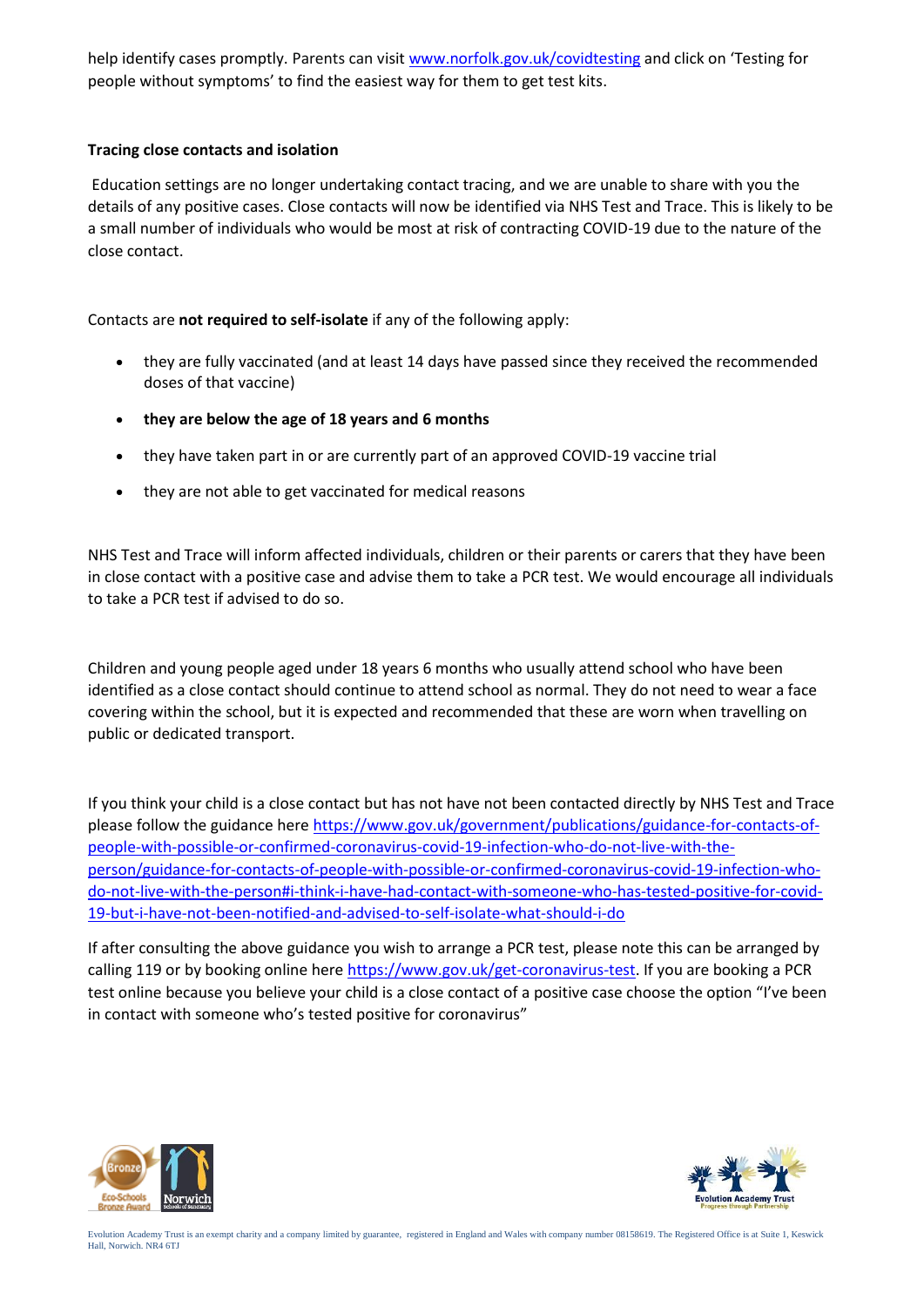#### **What to do if your child develops symptoms of coronavirus (COVID-19)**

If your child has any of the following symptoms,

- **a high temperature** this means you feel hot to touch on your chest or back (you do not need to measure your temperature)
- **a new, continuous cough** this means coughing a lot for more than an hour, or 3 or more coughing episodes in 24 hours (if you usually have a cough, it may be worse than usual)
- **a loss or change to your sense of smell or taste** this means you've noticed you cannot smell or taste anything, or things smell or taste different to normal

they should self-isolate and you should inform us in the usual way.

You should immediately order a PCR test for them. If the PCR result is negative, they can stop selfisolating (unless instructed to self-isolate for other reasons) but we advise that they do not return to school if symptoms persist and they continue to be unwell. If the PCR result is positive, they must self-isolate until 10 days after the onset of symptoms.

Other members of the household should self-isolate where required to do so in line with published guidanc[e https://www.gov.uk/government/publications/covid-19-stay-at-home-guidance/stay-at](https://www.gov.uk/government/publications/covid-19-stay-at-home-guidance/stay-at-home-guidance-for-households-with-possible-coronavirus-covid-19-infection)[home-guidance-for-households-with-possible-coronavirus-covid-19-infection](https://www.gov.uk/government/publications/covid-19-stay-at-home-guidance/stay-at-home-guidance-for-households-with-possible-coronavirus-covid-19-infection)

# **What to do if your child tests positive for COVID-19 from a lateral flow device (LFD) test**

Children aged 11 years and above are encouraged to participate in twice weekly LFD testing to help identify cases promptly.

Any child that has a positive result from a lateral flow device (LFD) test should self-isolate – and you should inform us in the usual way. You should immediately order a confirmatory PCR test. If the confirmatory test is taken within two days and the result is negative, they can stop self-isolating (unless instructed to self-isolate for other reasons). If the confirmatory PCR test is positive (or is taken more than two days after the LFD), they must continue to self-isolate until 10 days after the LFD test. If you do not get a PCR test within two days they should continue with their 10 day selfisolation. Other members of the household should self-isolate as required in line with published guidanc[e https://www.gov.uk/government/publications/covid-19-stay-at-home-guidance/stay-at](https://www.gov.uk/government/publications/covid-19-stay-at-home-guidance/stay-at-home-guidance-for-households-with-possible-coronavirus-covid-19-infection)[home-guidance-for-households-with-possible-coronavirus-covid-19-infection](https://www.gov.uk/government/publications/covid-19-stay-at-home-guidance/stay-at-home-guidance-for-households-with-possible-coronavirus-covid-19-infection)

PCR test results will be recorded with NHS Test and Trace automatically, but we would ask that you